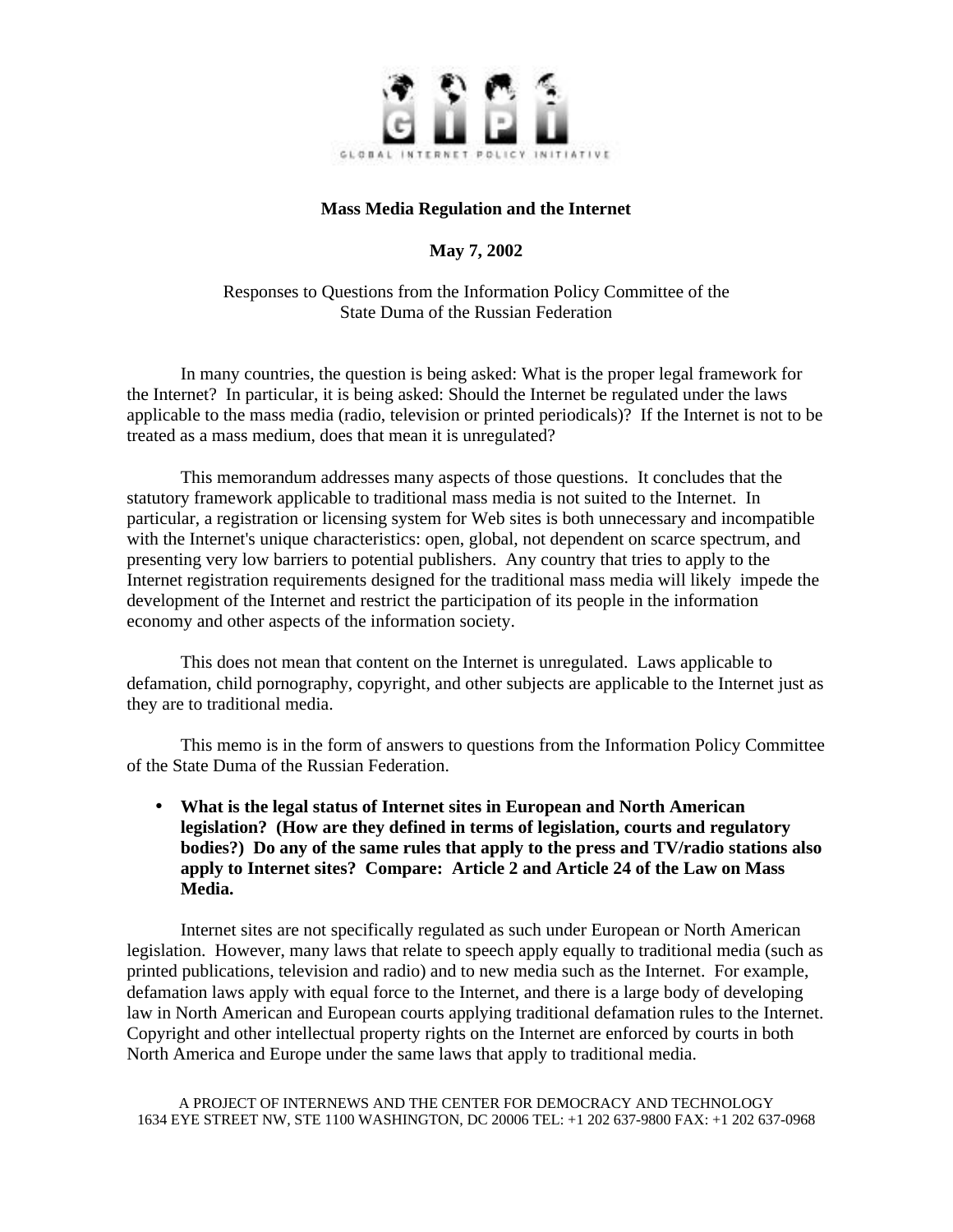However, laws that specifically regulate television and radio have not been applied to the Internet in North America or Europe. The only exception is Italy, in which a recent law would require Internet sites to register with the government. In all other European and North American countries, it has been recognized that mass media regulatory laws cannot be applied to the Internet. In the United States, the Internet is classified as neither a broadcast medium nor as a telecommunications service. Instead, a new legal term – "information service" – was created for Web sites and Internet Service Providers. Therefore, in the US, the special public interest rules applicable to broadcast media do not apply to the Internet, nor do the common carrier rules applicable to providers of telecommunications services.

It is recognized under international freedom of expression principles and under the constitutional free expression protections of many countries that regulation of any medium must be based on the specific characteristics of the medium. Broadcasting is licensed because it depends on scarce spectrum (which means that only a few of those who would wish to operate a broadcast facility will be able to obtain licenses, requiring the government to develop a system for allocating them), to prevent signal interference, and because over-the-air free television and radio are available to children flipping the channels on a TV or turning the dial on a radio. Because of these factors, it is accepted that broadcast media may be licensed and that the content of broadcast media may be narrowly regulated to serve specific state goals.

The Internet, in contrast, does not have the characteristics that support such regulation. The Internet is not limited by scarcity of spectrum and thus opportunities to speak are not limited. Anyone who wishes to speak on the Internet may do so. There is no issue of technical interference. And the access of children to potentially inappropriate Internet sites can be most effectively controlled by families, librarians and school teachers and by the use of technical measures such as software filters. Broadcast regulation is premised upon the need to regulate those few entities that have obtained scarce licenses. In contrast, on the Internet, everyone can be a publisher. It is thus inappropriate and could violate both the Russian Constitution's guarantee of freedom of expression and treaties such as the European Convention for the Protection of Human Rights for the Internet to be regulated as pervasively and under the same rules as broadcast media have been regulated.

Consistently, the EU has recognized that content regulation must be determined by the characteristics of the medium being regulated. The European Union recognized this principle last year in reviewing its Television without Frontiers Directive. In revising that directive, the European Commission again determined that its TV content regulations would be applied only to traditional broadcast media and not expanded to the Internet. (COM (2001) 9, Brussels 15.1.2001.) In similar fashion, in its new series of telecommunications directives, the EU has determined that all electronic telecommunications media should be regulated regardless of platform under similar rules – but rules that are different from the rules applicable to radio and TV and that do not require prior authorization or licensing.

Articles 2 and 24 of the 1991 Law of the Russian Federation on Mass Media do not require that the Internet be regulated the same as radio and television. Article 2's definition of "mass media," in the context of the 1991 time frame in which it was adopted, clearly refers to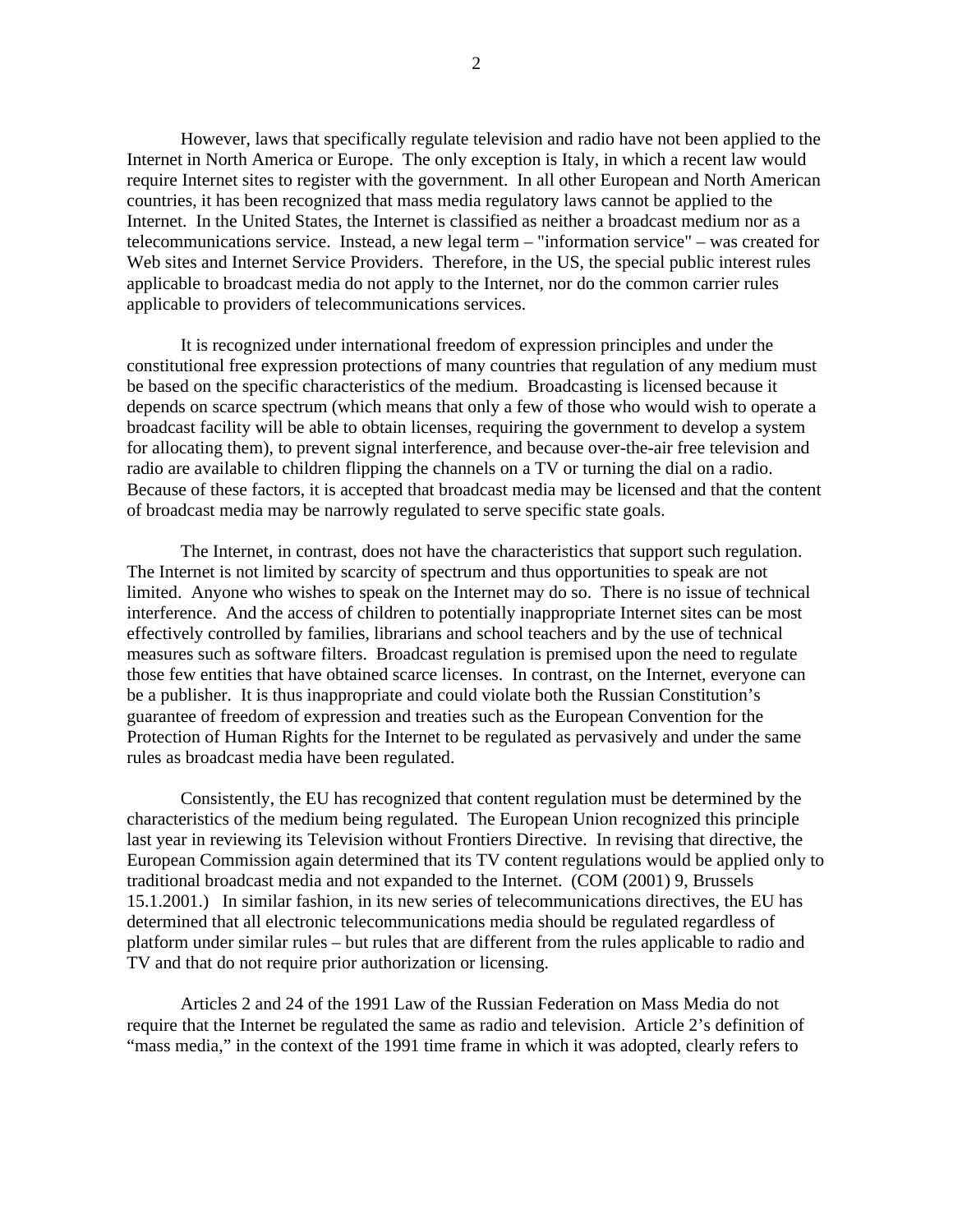television, radio, newspaper and periodical publishing. Article 24 extends regulation to new media that would have the same characteristics as Article 2 media. The first paragraph of Article 24 clearly refers to publications printed on paper and distributed in physical copies; it should have no applicability to the Internet. Although it would theoretically be possible to read the second paragraph of Article 24 to include the Internet by its use of videotext and teletext systems as examples of new media that would be regulated in the same manner as radio and television, this would be a mistake. Article 24 refers to other emerging mass media that are subject to central control by a publisher and that could be regulated in the same manner as radio and television. The Internet, however, is entirely decentralized. Unlike the case with videotext and teletext, there is no central publisher that can carry out the duties required under Russian radio and television law.

An attempt to apply media regulations to the Internet would require hundreds of thousands of creators of Web sites to register with the government and comply with complex regulations. The application of the Act's mass media regulations to the Internet in this manner would prove to be futile and counterproductive -- Russian citizens would still have access to millions of pages of Web content created in Europe or the United States. Meanwhile, burdensome registration requirements on creators of Web content in Russia would only discourage the creation of content in the Russian language for Russian citizens.

• **Is there a distinction made in the legal status of "informational" Internet sites (i.e. sites intended to distribute information) and "commercial" Internet sites (e-shops, on-line brokerages, Internet auction sites and other sites whose main goal is trade, not the dissemination of information)?**

Laws generally apply with equal force to "informational" and "commercial" Web sites. It would be difficult to draw a distinction along those lines because many, if not most, commercial Web sites have both informational and commercial aspects. For example, Yahoo.com provides discussion areas as well as auction and commerce features. Even media sites such as Washingtonpost.com carry commercial advertising and may have e-commerce features such as direct payments to obtain access to archived stories. Certain legal requirements may apply to commercial transactions, whether the transaction relates to the sale of information or the sale of tangible items. For example, for consumer protection purposes, the EU Directive on electronic commerce requires Web site operators to provide certain notices before entering into contracts online; but this applies equally to contracts involving information and contracts involving other goods and services.

#### • **Which government agencies have responsibility for regulating and controlling the lawfulness of the content of "informational" Internet sites?**

We know of no government agencies in North America or Europe that are set up solely to regulate the content of Internet sites. The lawfulness of media content is controlled by consumer protection agencies and trade regulatory agencies of general jurisdiction, as well as to prosecutors and the courts, which act case-by-case to enforce laws of general applicability to both online content and off-line content. Certain types of commercial content, such as advertising, for example, are regulated by the Federal Trade Commission in the United States.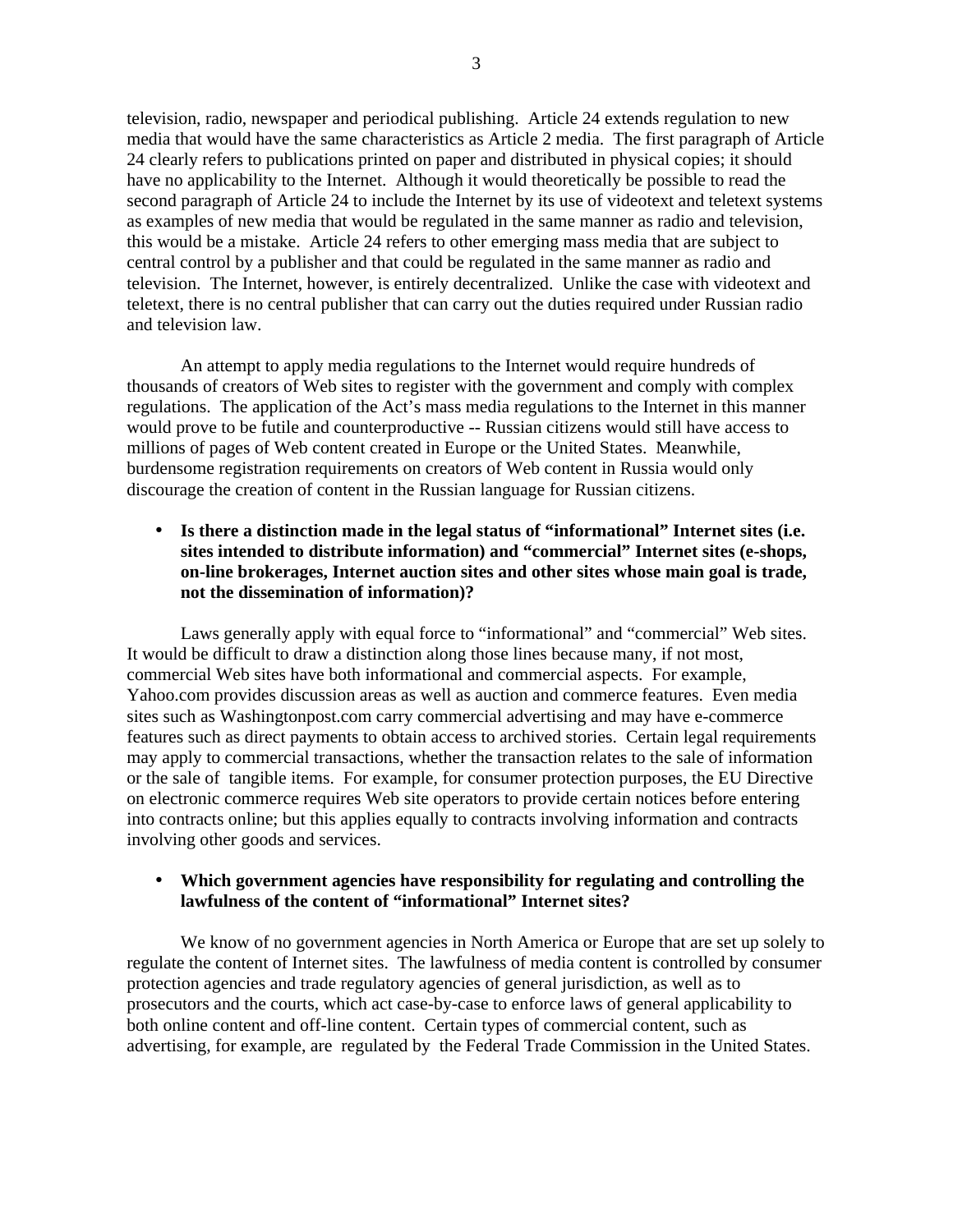That agency applies the same rules to online and offline content, but these rules do not include licensing or the other types of regulation applicable to broadcast media (see answer to next question).

# • **Is the distribution of Internet-based advertising regulated (controlled) in the same way as it is in print and television?**

The way in which advertising is regulated varies from country to country. In the United States, laws against deceptive and misleading advertising are enforced by the Federal Trade Commission. The FTC's jurisdiction extends to television and radio advertising, and the FTC has applied its laws to Internet advertising as well. In addition, several States have laws regulating "truth in advertising" that are enforced by State officials with respect to all media, including the Internet.

- **Have there been cases in which a government body (including the courts and executive branch organs) has determined that (1) the content of an Internet site contradicts the law or violates the rights and interests of other individuals or organizations, and (2) that the given content of the given Internet site must be changed?**
- **Have there been cases in which government bodies or other organizations, on the basis of overtly illegal content (connected with child pornography, the drug trade, and so forth), have tried to stop the distribution of information through an Internet site and have attempted to shut it down completely?**

As to both questions, the answer is "yes," but these cases do not involve licensing or any form of prior approval. They are handled not by the broadcast regulatory agencies but by prosecutors or consumer protection agencies of general jurisdiction, acting through the regular judiciary, which must find that existing laws have been broken by Internet sites. For example, the FTC has required Internet sites that have violated laws against deceptive advertising to change the content of their sites. Those who are subject to such orders can appeal them to neutral federal courts. The issue of illegal content most often arises in civil lawsuits or prosecutions. In such actions, a court may decide, after a full and fair hearing, that Internet content violates the law and must be changed. For example, courts finding that laws against the theft of intellectual property have been broken by Internet sites have required that those Internet sites be taken down. Similarly, courts finding that Web sites have published illegal child pornography have required those materials be taken down.

# • **What government body or other organization handles the execution of such decisions (or oversees their execution)? What is the actual mechanism by which such decisions (including court decisions) are executed?**

It is important that independent courts determine these questions of whether certain content is permissible. In the U.S., Canada and most European countries, independent courts determine both whether a Web site has liability for content offenses and oversee the execution of any orders requiring content to be changed.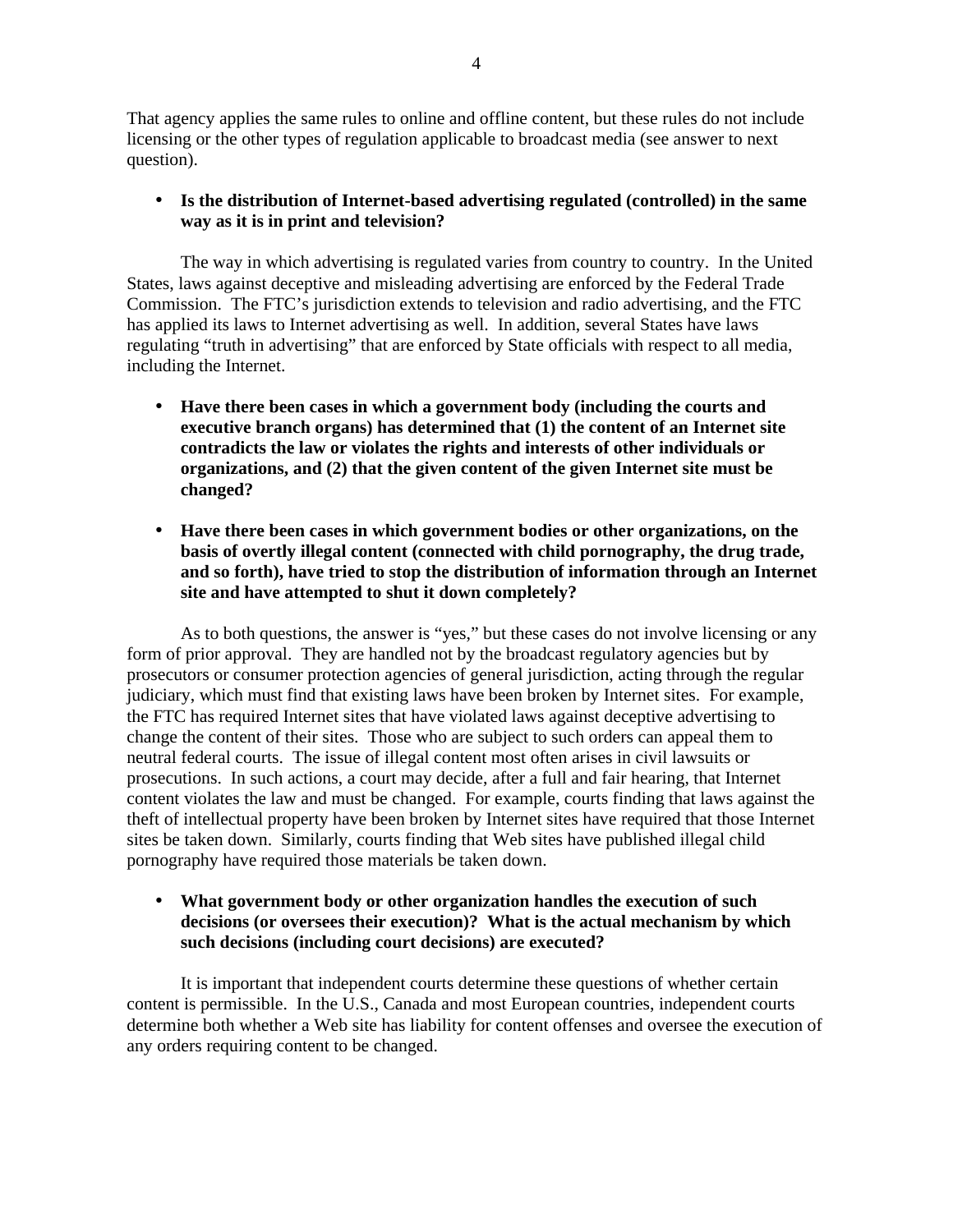• **Do the creators of any types of informational Internet sites enjoy the rights of journalists? Could they, for example, be accredited at the US Congress or in other government bodies where accreditation has in the past only been provided to journalists and TV or radio correspondents? On the basis of what legal statutes have the creators of Internet site become able to enjoy such rights? Aside from accreditation, what is the full extent of the rights that such people enjoy?**

Yes, online journalists have qualified for rights to cover significant sporting events, such as the Olympics, and U.S. government events, such as White House press briefings. There are very few rights reserved by statute to journalists under U.S. law, and those rights typically involve questions of neutral and fair access to government-sponsored events where there may not be sufficient resources for all journalists to attend. For example, press conferences can often accommodate only a certain number of journalists. U.S. law provides that those who would seek to attend such press conferences be dealt with in a neutral and reasonable manner. Now that Internet news organizations do provide information to a significant proportion of the population, online journalists have been granted press credentials to such events.

It is important to recognize, however, that, with the exception of administrative rules or practices giving journalists special access to government office buildings, there are no "special rights" available to journalists in the United States. Freedom of information laws, for example, apply to all people, not just journalists, and the freedom of expression rights in the Constitution apply to all citizens equally. Journalists are not licensed, and freelance journalists are free to practice their craft whether their work will be printed in magazines, online or not at all. There are a few state "shield" laws that permit journalists to protect confidential sources, and those laws typically would permit reporters working for online publications to take advantage of their provisions. In some cases, however, freelance journalists that are not employed by news outlets have been denied rights to protect confidential sources.

#### • **Is there any difference in the legal status (in terms of rights and responsibilities) between "commercial" and "informational" sites?**

No. It is difficult to draw any such distinctions because Web sites so often have both informational and commercial aspects.

#### • **Which country's law could be applied, for example, to a French-language Web site with a .de domain hosted by an American provider?**

The answer would depend on all the facts involved in the case. The two most important factors are where the creator of the content resides (or in the case of a business, where it is established) and what country the content was targeted towards. There is also a distinction between what country's law applies and what country's courts have jurisdiction over the content provider. More than one country may have jurisdiction over the creator of online content. In both Europe and North America, the emerging rule for Internet jurisdiction focuses on the totality of contacts the creator of the Web site has with the country that seeks to exercise jurisdiction over the Web site. The country in which the creator of the content resides is most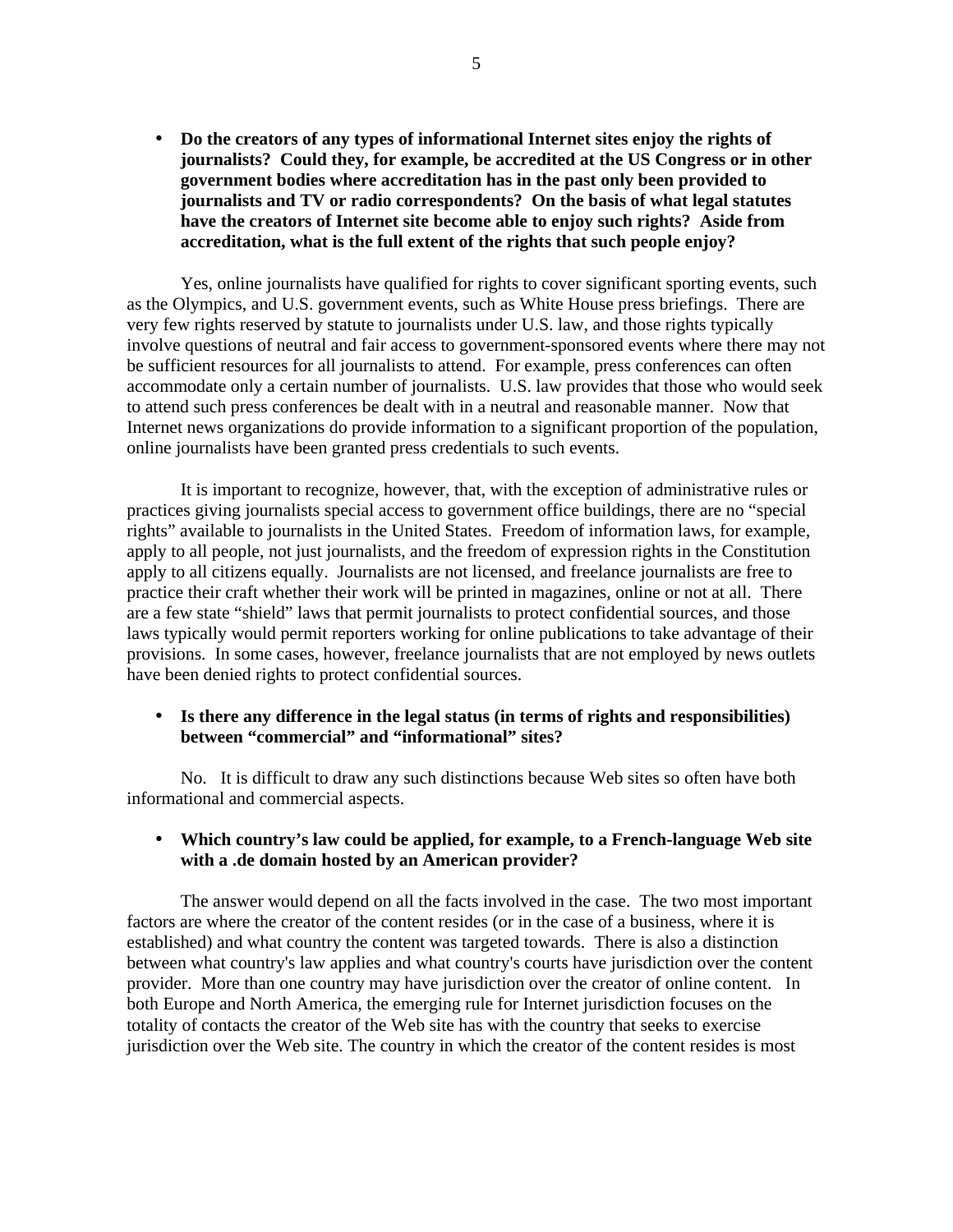often found to be the country whose law should apply. Under the European Union's E-Commerce Directive, for example, the presumption is that the law of the country of origin should apply to any disputes concerning the Web site. As the preamble to the EU Directive states, "the place of establishment of a company providing services via an Internet Web site is not the place at which the technology supporting its Web site is located or the place at which the Web site is accessible but the place where it pursues its economic activity." Under both European and U.S. law, the issue of the language of the site is seldom a determining factor, although it may be considered along with a range of other factors in determining whether a Web site has targeted a particular population. The issue of the nationality of the domain name would be considered in evaluating the question of "targeting," but would be less important than the issue of who created the content.

• **Are there cases in which the creators of an Internet site post a proviso that the site is not intended for use by citizens of a certain country, since its content violates the laws of that state (for example, an American site containing Nazi information which indicates that the site is not intended for German or French citizens)?**

Yes. The question refers to the *Yahoo!* case in Paris, in which a French court required a warning to be posted on the Yahoo.fr site that was intended for French consumers that certain searches on the global Yahoo.com site could lead to material that would be illegal under French law. In addition to specific warnings such as these, Web sites often limit the countries in which they will do business. E-commerce sites, for example, will determine which countries they will serve and will attempt to take orders only from consumers in those countries. The issue is more difficult as to Internet publishers that seek to convey information (such as online newspapers and magazines) because there is less of an opportunity for them to limit their Internet distribution to only certain countries.

#### • **Are there any states that provide "legal asylum" for unlawful sites?**

We know of no state that officially provides a haven for sites that would be illegal elsewhere. But the laws of countries differ, and companies operating Web sites typically must comply with the laws of the country in which they are located and in which the content for the site is located. Some sites that could violate European laws on the discussion of Nazi merchandise may be located in the United States, where the content of those sites would be constitutionally protected. Gambling sites that would be illegal in the United States often are run off-shore in countries such as Liechtenstein or Antigua, where they are legal. Certain activities are illegal in virtually all countries or are made illegal by treaties (child pornography, theft of intellectual property and the like). It will be difficult or impossible for companies to evade laws that are generally uniform around the world.

• **How is the problem of national jurisdiction resolved in relation to sites that are located abroad? If a site located outside the territory of a North American or European state violates the laws of that state (child pornography, drugs, terrorism, copyright, etc.), how can the authorities of that state proceed: do they try to apply laws to that foreign site which could hold the creators of such sites responsible?**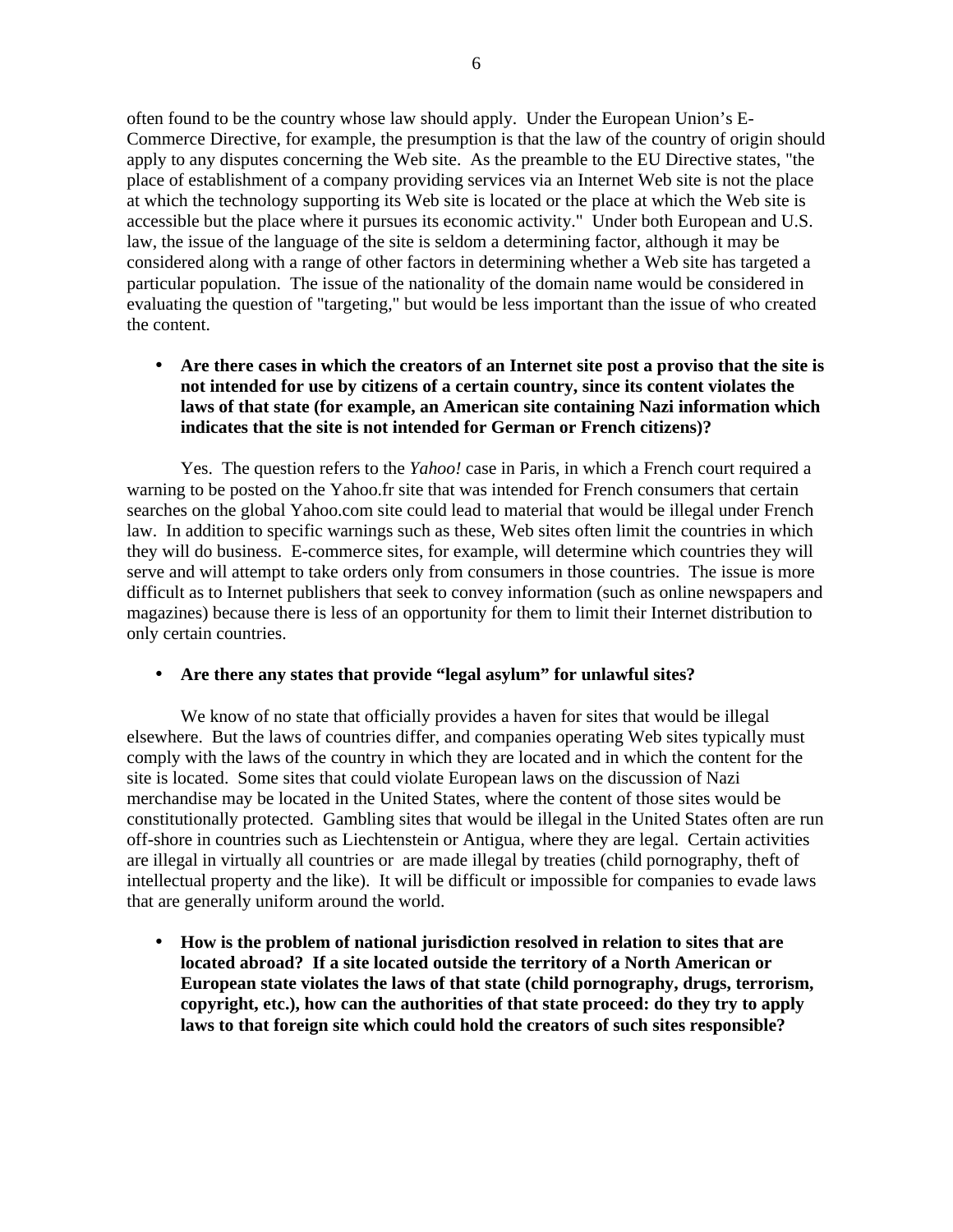The most successful cross-border enforcement actions have involved cooperation between law enforcement agencies in the different countries at issue. For example, child pornography is prohibited in all members of the United Nations due to the Convention on the Rights of the Child, as well as other laws and treaties. Countries often cooperate in breaking rings for the distribution of child pornography across borders. In this way, the state is not seeking to extend the provisions of its laws into the territory of another state -- rather, each state is enforcing its own domestic law, but the states are cooperating to prevent criminals from being able to evade arrest.

The same is true of copyright. Due to the WIPO and GATS treaties requiring the protection of intellectual property, a baseline of protection exists in some 160 countries around the world. Law enforcement agencies often cooperate to ensure that copyrighted goods are not produced in one country and shipped to another for sale.

In cases where a particular act is against the law in one country and a perpetrator resides in another country, there may be treaties between the countries that would permit the second country to assist the first in enforcing its laws. Again, this approach permits the objective to be met without the intrusion of one country extending its laws into the territory of another country. Countries do try to extend their own laws to content hosted outside their borders where they believe that the content has effects inside their borders. The challenge, however, is in enforcing such judgements: unless the defendant is physically returned to the country claiming jurisdiction, or has assets in that country, the country may be unable to enforce its judgement without filing a second action in the country where the defendant resides.

The Council of Europe has recently drafted a Convention on Cybercrime that includes provisions on cross-border cooperation in investigation and prosecution of criminal matters. And the Hague Conference on Private International Law has been drafting a convention on jurisdiction in civil and commercial matters. But so far, there is no definite international resolution of questions of jurisdiction regarding matters arising online or offline.

• **Please describe the extent to which a unified legal environment exists in relation to Internet regulation (in part, European and international conventions). What international means does the European Community, for example, undertake in order that the Internet sites located in the territory of any EC state are subject to a unified laws?**

The European Union does have a relatively unified set of laws that regulate Internetrelated disputes, but these are generally the same laws that regulate other disputes having crossborder implications. The EU has adopted an E-Commerce Directive that governs the purchase and sale of goods online. It also has passed a Data Protection Directive that governs the collection, processing and transfer of personally identifiable data on the Internet and elsewhere. It has adopted a new Copyright Directive making clear that materials made available online are protected by copyright.

The process of implementation of directives ensures that the laws of the EU Member States will be relatively uniform. Under this process, the EU passes a "directive," which requires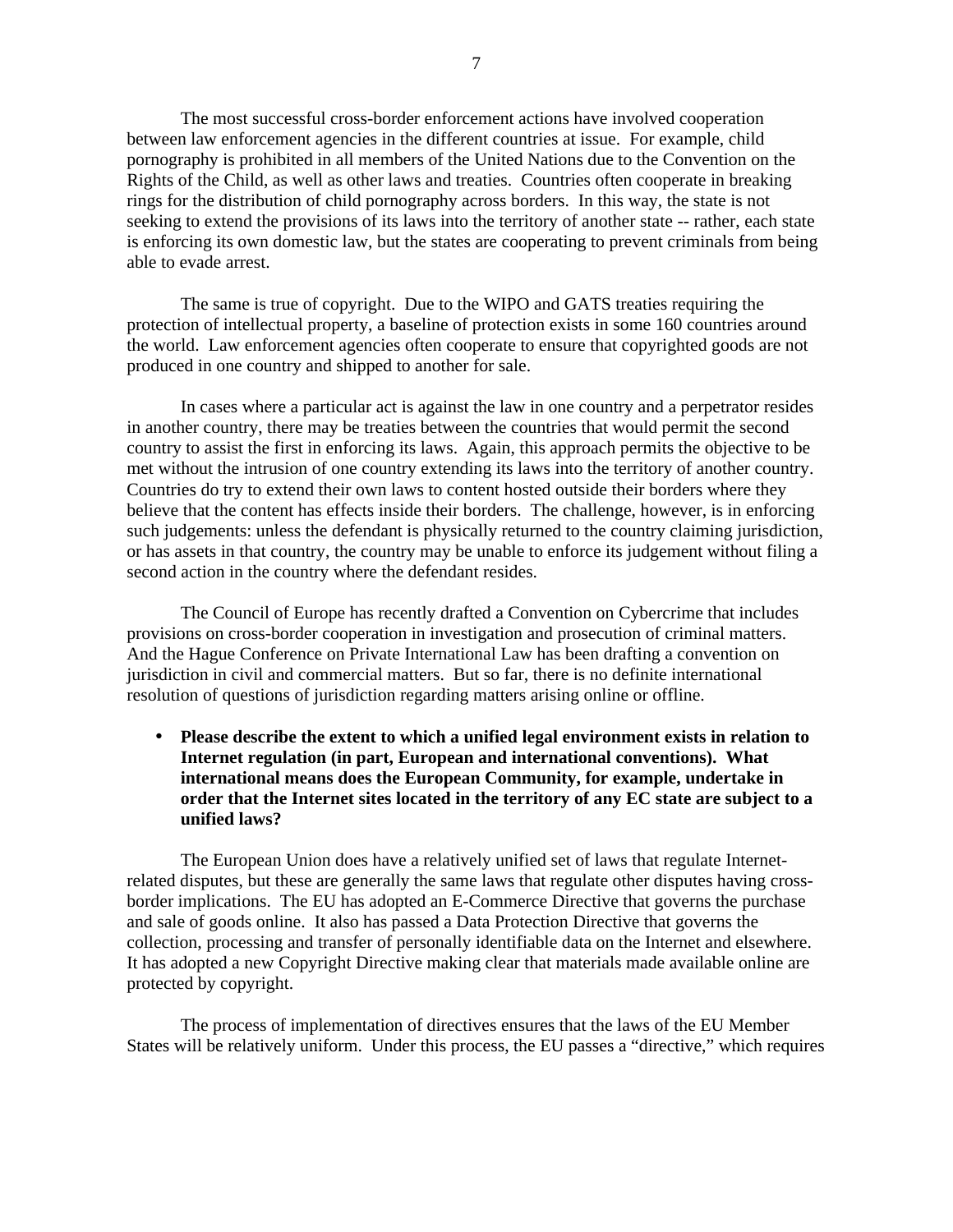a certain standard to be met in the domestic laws of each of the 15 EU member states. Each member state is then required to pass a new law to implement the directive. Accordingly, the laws of each state are made relatively uniform. There is thus no need for one country to impose its laws on another country; rather, the laws of all of the EU member states are harmonized in areas in which the EU has legislated. Still, questions arise as to which country's courts have jurisdiction over a matter.

As mentioned, there are other international agreements, notably those in the case of child pornography and copyright protection. The COE draft Convention on Cybercrime represents another effort to harmonize national law on cybercrime.

• **Please describe in detail (i.e. methods and procedures) how it is proven in court that a certain piece of information actually appeared on an Internet site, if the creators of the site already managed to delete it? Are creators of Internet sites required to keep an archive on information that appeared on the site and provide it upon the request of government bodies?**

There are no archival requirements mandated by law in Europe or North America. Such schemes are seen as burdensome and very expensive for industry.

However, both private corporations and law enforcement agencies have mastered several techniques under which it can be proved that certain content existed on Internet sites even if it is later deleted. Holders of intellectual property, such as software companies, constantly search the Web with automated programs and typically take an image or otherwise make a copy of the content of a Web site that is offering stolen software for sale. Law enforcement agencies use the same techniques for prosecuting purveyors of child pornography or other illegal materials. In addition, there are web-crawling services that often maintain archives of large amounts of Web site material, and requests can be made for copies of archived material. For example, the Google search engine (www.google.com) maintains an archived image of sites that it has catalogued for search purposes, and those searching for particular sites can access those sites via the Google archive even after the owners of the sites have taken the content down. Numerous online newspapers operate archives as well.

# • **Is there a practice of publishing retractions (according to court decisions) of unreliable information that was hosted on Web sites? Have any court rulings been issued regarding the publication of retractions on Internet sites?**

We are not aware of any country that has a practice or policy of requiring the publication of retractions on a Web site for false or defamatory information. Some states in the United States, however, do have a practice of requiring that a request for a retraction be made before a lawsuit to recover for defamation begins. It is not always clear that an online retraction is sufficient to satisfy these provisions. In *It's In The Cards, Inc. v. Fuschetto,* 535 N.W.2d 11 (Wisc. App. 1995), the court held that an online retraction was not sufficient. In California, on the other hand, online retractions have been a part of libel litigation. When materials are published only online and not in print, a retraction published online should be sufficient.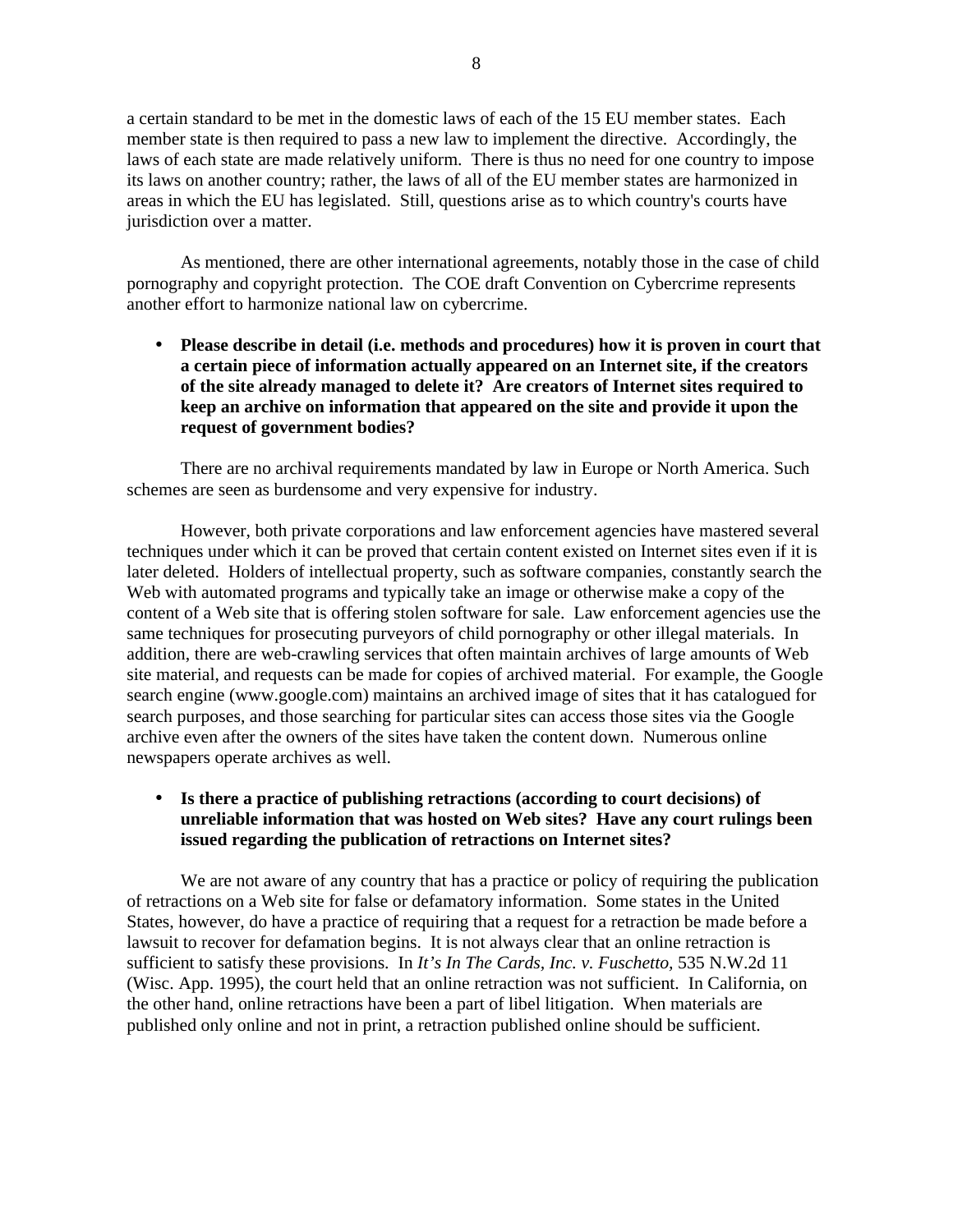# • **What industry organizations exist for self-regulating the activities of Internet content providers; what functions do they fulfil? Are they able to discipline the creators of unlawful or unethical sites able in any way?**

There are industry self-regulatory organizations concerning advertising, maintenance of consumer privacy, the use of direct marketing information and business practices on the Internet. Participation in these groups is voluntary. These groups generally fulfil an important function. Consumers visiting a Web site that displays, for example, the TrustE logo know that the Web site will treat confidential information in the manner required by the TrustE organization. By the use of these sorts of self-regulatory bodies, consumers can give their business only to companies that have committed to a set of responsible business practices with which the consumers agree. These self-regulatory bodies have the ability to discipline members who do not comply with their obligations. Typically, the organization can dismiss a member and require it to cease displaying its logo. In more extreme cases, an organization can sue a member that has been dismissed but is still displaying its logo for trademark infringement or fraud.

The European Union Action Plan on promoting safer use of the Internet supports the creation of various self-regulatory entities such as Internet Watch in the UK and other selfregulatory measures such as providing filtering tools to end users and increasing awareness among parents and teachers. See http://europa.eu.int/ISPO/iap/decision/en.html

#### • **Is there any special regulation that applies to erotic or pornographic media?**

The restrictions against obscenity and child pornography that apply to off-line activities also apply to online activities. In addition, there are particular efforts in North America and Europe to limit the access of children to materials that would be harmful to them. In the United States, Congress has passed legislation attempting to limit online pornography; in one case, the Communications Decency Act was struck down by the Supreme Court as unconstitutional. In another case, the Children's Online Protection Act has been declared unconstitutional by the Supreme Court. In Europe, the focus has been on encouraging industry to take self-regulatory actions to limit the availability of pornography to minors online. In virtually all countries, however, child pornography is illegal.

## • **Are there any requirements that creators of Internet sites must post their names, address and so forth?**

Under the EU directive on electronic commerce, providers of e-commerce services for remuneration must render easily, directly, and permanently accessible to the recipient of the service and competent authorities certain information, including the following: the name of the service provider; the geographic address at which the service provider is established; the details of the service provider, including his electronic mail address, which allow him to be contacted directly; and whether the service provider is registered in a trade or similar public register. There are no such requirements in the U.S., although anyone registering a domain name must provide certain information to the domain name registrar. This information is typically available to law enforcement agencies and others seeking to locate identifying information for a Web site that has engaged in criminal activities.